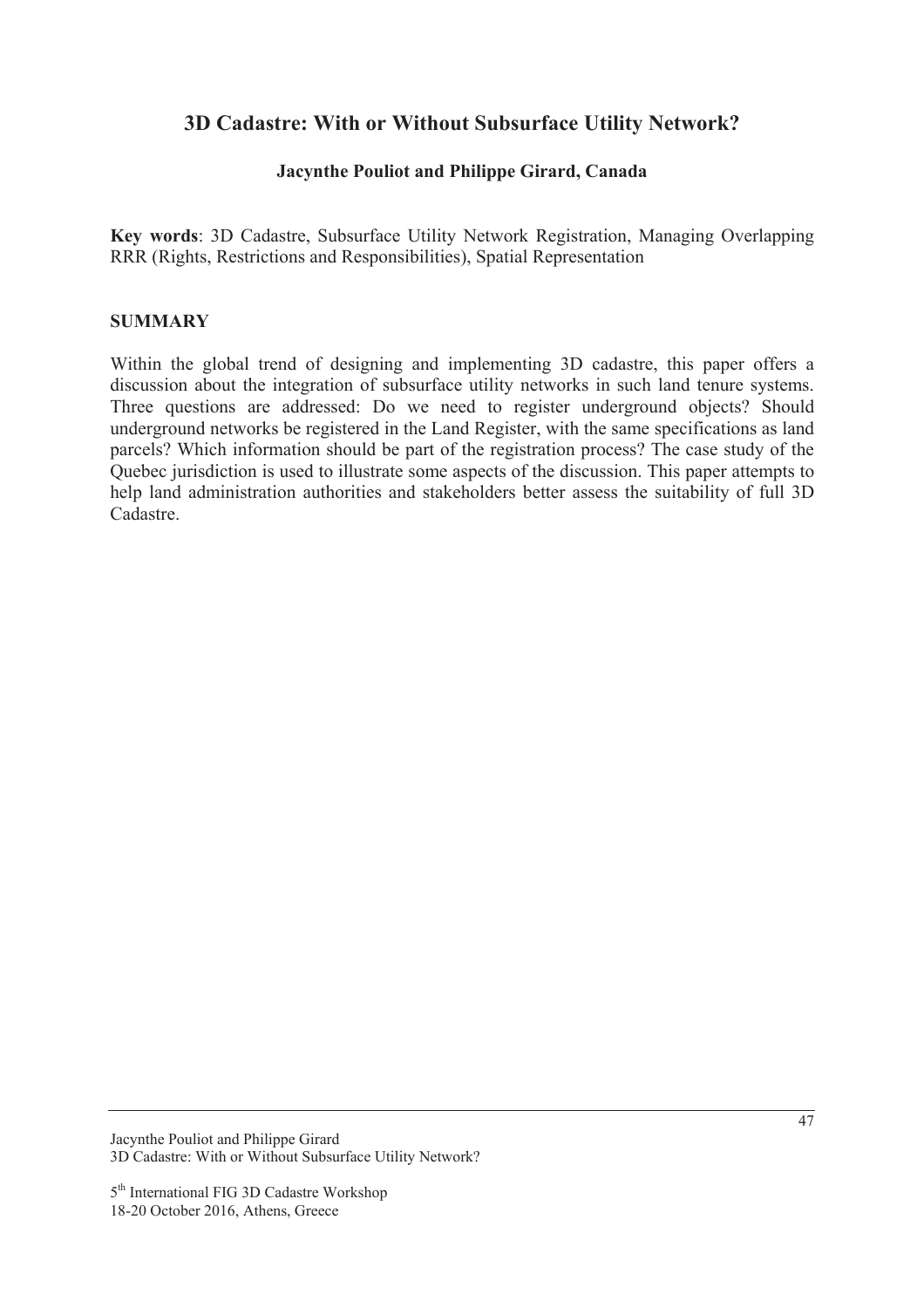# **3D Cadastre: With or Without Subsurface Utility Network?**

# **Jacynthe Pouliot and Philippe Girard, Canada,**

## **1. INTRODUCTION**

To support establishment of a robust land tenure system, official authorities often propose systems to register land property units, and to manage and secure the transactions of a unit of property between two or more parties. As stated by Williamson et al (2008), and more recently by van Oosterom and Lemmen (2015), a land administration system acts primarily as a fundamental structure to support many functions such as registering land, publishing rights, securing tenure, taxing properties, and cadastral mapping and surveying. Land administration systems or, more precisely, cadastre systems, exist all over the world and while they currently provide quality and reliable services, many authors have proposed their enlargement to the third dimension (van Oosterom et al, 2001; 2011; 2012; 2014a).

Integrating the third dimension in a cadastre system may refer to several different definitions or concepts which, consequently, would have varying impacts on the system (Aien et al, 2011; Ho et al, 2013; Stoter, 2004). Managing the third dimension may refer to the legal aspects of the registration process (e.g., provide legal notification to indicate overlapping position of objects in space; co-ownership; right of superficies; easement; the concept of 3D property). Integrating the third dimension may also refer to the spatial representation (including modelling, visualization and management) of the boundary of the properties (e.g., having full 3D parcels, having 2D parcels with footprints of overlapping properties, having 2D parcels with tags of overlapping properties). Some people consider this second approach as a technical aspect of 3D cadastre.

It is important to first understand those aspects since this will directly impact the usability of the 3D cadastre system. For example, Paasch et al (2016) provided an informative discussion of the legal issues in describing real estate in 3D and the accompanying registration process. Additionally, many authors have explained that full 3D cadastre is not necessarily required, and 2D plans with tags are sometimes a suitable response for land administration purposes (Pouliot et al, 2011; Stoter and van Oosterom, 2007). In fact, in some ways, spatial object registration has always been 3D, since the reality is three-dimensional. But approaches including documentation used to store the identity of the property and validate the Rights, Restrictions and Responsibilities (RRR) associated to it—vary from one country to another. And in the opinion of some (Pasch et al, 2016; Ploeger, 2011), registration is mainly 2D since the rights are documented in the horizontal plane and unrestricted vertically (e.g., easement), and thus the concept of 3D property does not exist yet.

Our paper will not address this interesting question of 3D property but if we take as hypothesis that many authorities foresee full 3D cadastre as a necessary next step for cadastre development, we can ask the question, "What should be the content and the practice regarding registration aspects of such a system?" More specifically, we examine the relevance of having underground objects like utility networks recorded or spatially represented (explicitly or

5<sup>th</sup> International FIG 3D Cadastre Workshop 18-20 October 2016, Athens, Greece

Jacynthe Pouliot and Philippe Girard 3D Cadastre: With or Without Subsurface Utility Network?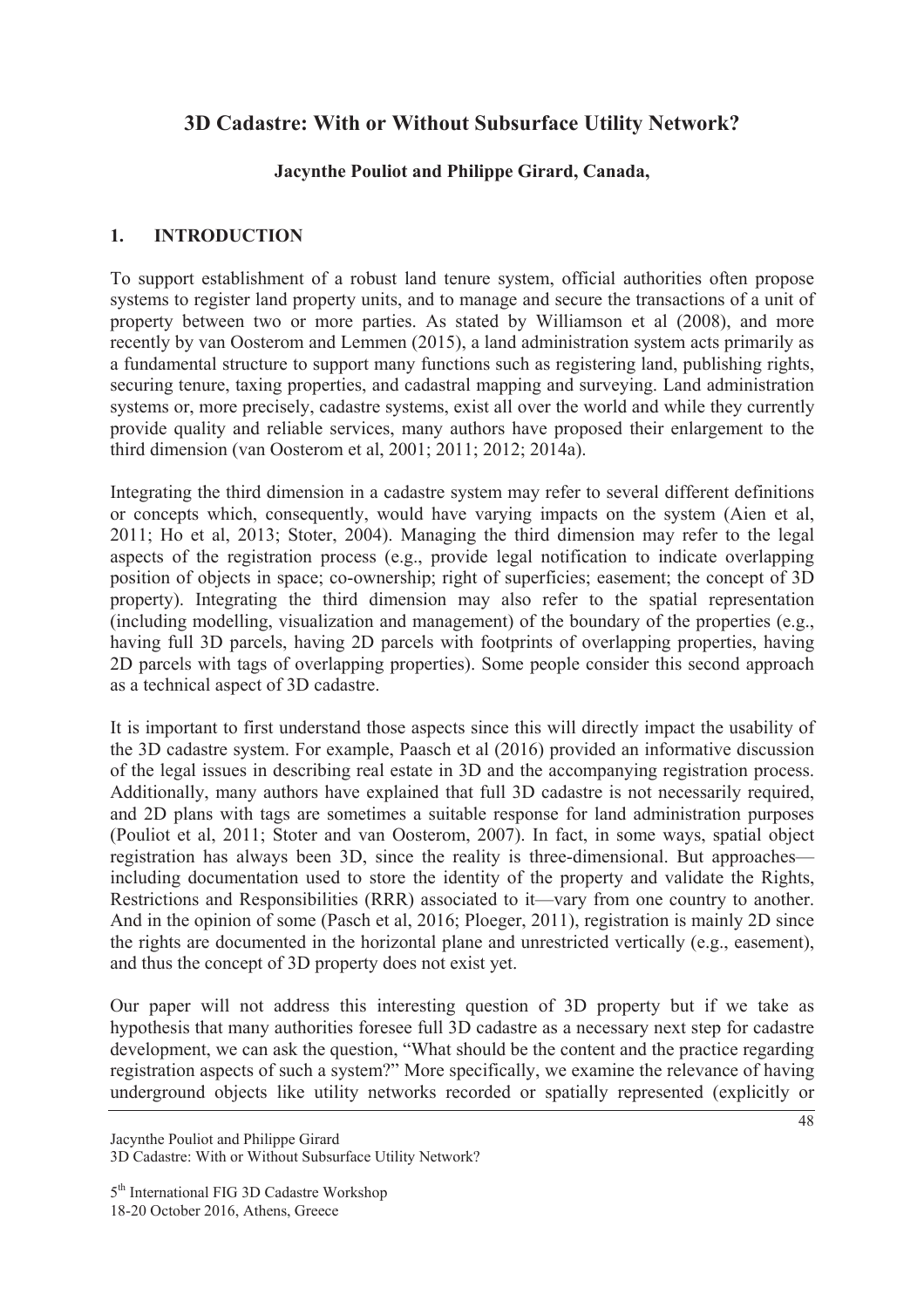implicitly) in a 3D cadastre system. At first glance we may be tempted to answer that underground objects must be part of 3D cadastre system registration. Many authors argue in favour of having underground objects as part of 3D cadastre (Aydin 2008, Cervet, 2008; Ghawana et al, 2010; Hashim et al, 2010; Pouliot et al, 2015; Spirou-Sioula et al, 2013; Shojaei et al, 2013; Stoter 2004). Nevertheless, in our opinion, the answer is complex and several issues remain to be tackled. From registration and land management points of view, there is little doubt that the occurrence of underground networks needs to be recorded somewhere. Currently, we may say that utility networks are certainly recorded in systems managed by their owners. But do we have access to this information? How are such classes of object structured? Is their spatial representation normalized? Is their documentation adapted to the legal decision-making process (protect people and secure real estate RRR)?

# **2. CASE STUDY**

To support our discussion and explain the context in which it takes place, we propose a short introduction to the cadastre and real estate registration rules in force in the jurisdiction of Quebec, a province of Canada. The land registration system is maintained by the *Government of Québec* in the legal framework of the *Civil code of Québec*. All real estate transactions are recorded in the Quebec Land Register (*Registre Foncier du Québec*). In the Quebec Land Register, cadastre plans are mandatory. Cadastre plans are 2D maps of the land parcel except for stratified ownership, or condominium, for which a vertical profile is provided.

To publish the rights of utility networks, the Quebec official authority has created a complementary database, "the Register of Public Service Networks", which mimics Land Register operations. Each network is thus registered on a file, recorded with a sequential number, the name of the network holder, the name of the regional administration, and various but non-mandatory textual data, including road names, address, description of the surrounding space, etc. However, this utility network register is not supported by a cadastral plan or any spatial representation. The establishment of a complementary register with no cadastral map poses limitations to the efficacy of a registration system that is supposed to protect rights.

# **3. CONSIDERATIONS OF UNDERGROUND NETWORK REGISTRATION**

Three questions are addressed to enable discussion of the relevance of having underground utility networks registered in the 3D cadastre system. This discussion is a follow-up to Pouliot and Girard, 2016.

# **3.1 Do we need to register underground objects?**

We may start answering this question by asking if we know of the existence of a system or systems that register underground objects. Or, more concretely, do we know if underground objects that cross our own property? This question may seem futile, but when it was asked in May at FIG Working Week 2016, only half of the audience answered yes. The same audience nevertheless responded positively on the importance of knowing the existence of underground objects. Mainly, to answer this question, people intuitively refer to a calling service prior to a

Jacynthe Pouliot and Philippe Girard 3D Cadastre: With or Without Subsurface Utility Network?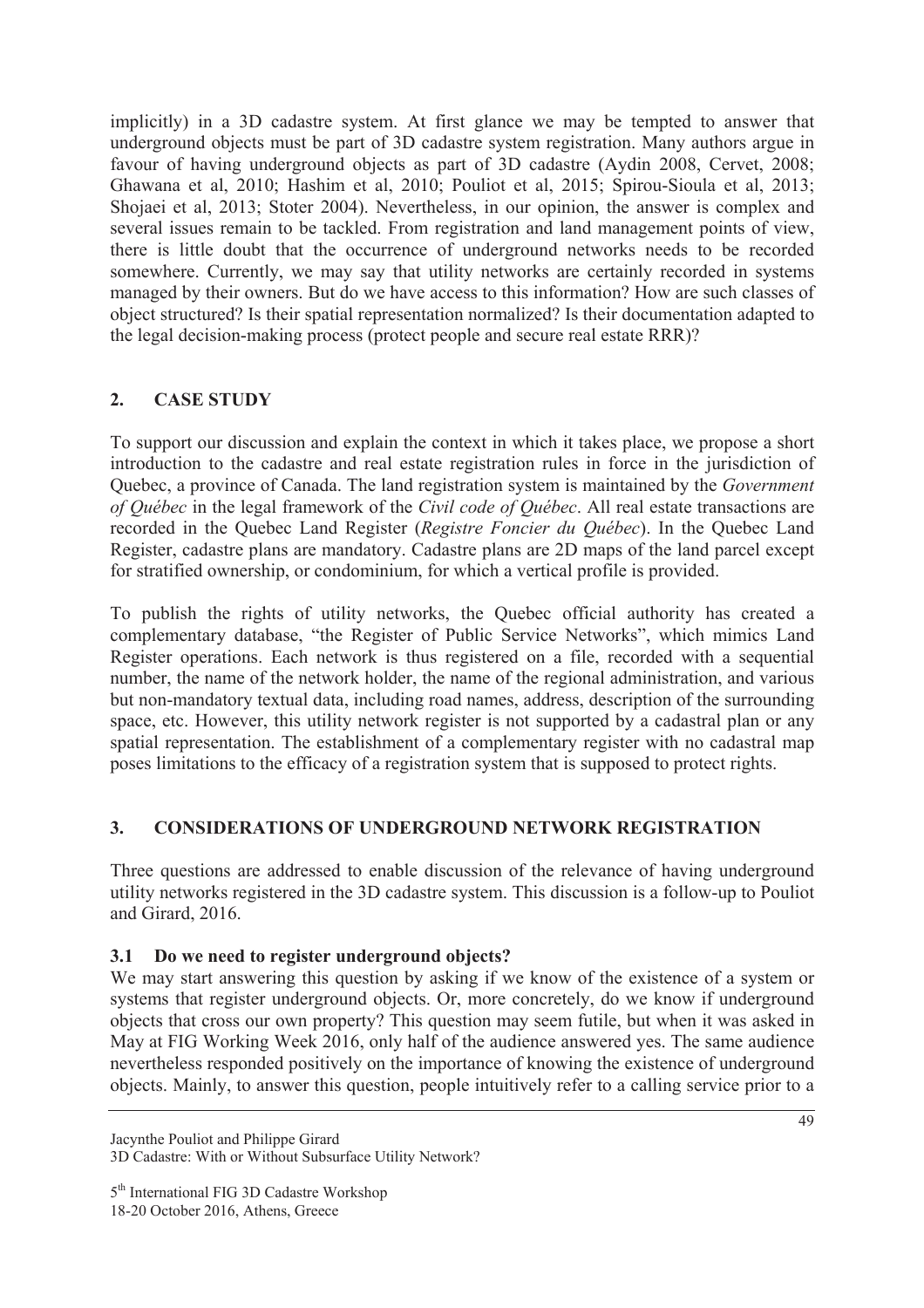digging project, like Call Before Digging in Canada, Call 811 in USA, or Dial Before You Dig in Australia. Such services manage inquiries about digging projects in order to prevent damage to underground infrastructure and maintain safe excavation. The service usually consists of marking the approximate location of underground utility lines. Although very helpful and effective for excavation companies, such systems have no link with the Land Register, or protecting the rights of the land owner or other underground real estate holders. Obviously this is not its purpose, even if it often supports claims regarding damages. Having reviewed Quebec jurisprudence, we have noticed many reported incidents of damage to underground networks (Info-excavation, 2014). In Quebec, damage due to accidents to underground networks has been estimated at 95 million CAD. For instance, in 2014, damages were reported 1200 times (almost 4/day), 34% of which were due to a failure to request a location and 5% were from inadequate localization. The underground networks affected were 7% electricity, 39% gas, 48% telecoms, 6% others. These are all problems which make the registration of underground network valuable.

The prime role of land registration systems is to provide guaranteed ownership for the owners or, to be more precise, to help land lawyers suitably exercise their professional judgment about the state of title to a particular legal unit. The registration process thus supports the establishment and publication of RRR, helps protect the owner's right and secures real estate transactions. Underground networks such as communication cables are obviously part of this community of properties. Consequently, we do believe that underground utility networks should be recorded in a public register, mainly devoted to ownership management, and be accessible by those concerned (the owners, the public administration, the land lawyer, the notary, the land surveyor, etc.).

Currently in Quebec land administration, registration and specifications for the designation of underground networks are not mandatory. New federal Canadian legislation is under preparation which may be foreseen as a first step, although as yet it is devoted to safety enhancements and not necessarily the protection of ownership rights. See BILL S-233, an Act enacting the Underground Infrastructure Safety Enhancement Act:

*"This enactment creates a federal underground infrastructure notification system. It does so by requiring owners or operators of any underground infrastructure that is federally regulated or that is located on federal land to register the underground infrastructure with a notification system and provide information on the underground infrastructure; requiring persons undertaking work that results in a ground disturbance on federal land to inform of that project the owners or operators of underground infrastructure located on federal land and that can be damaged by the ground disturbance; and requiring owners or operators of underground infrastructure to mark on the ground the location of the underground infrastructure following a locate request."*<sup>1</sup>

Jacynthe Pouliot and Philippe Girard 3D Cadastre: With or Without Subsurface Utility Network?

5<sup>th</sup> International FIG 3D Cadastre Workshop 18-20 October 2016, Athens, Greece

 $\overline{a}$ 1 http://www.parl.gc.ca/HousePublications/Publication.aspx?Language=E&Mode=1&DocId=8052280&File=4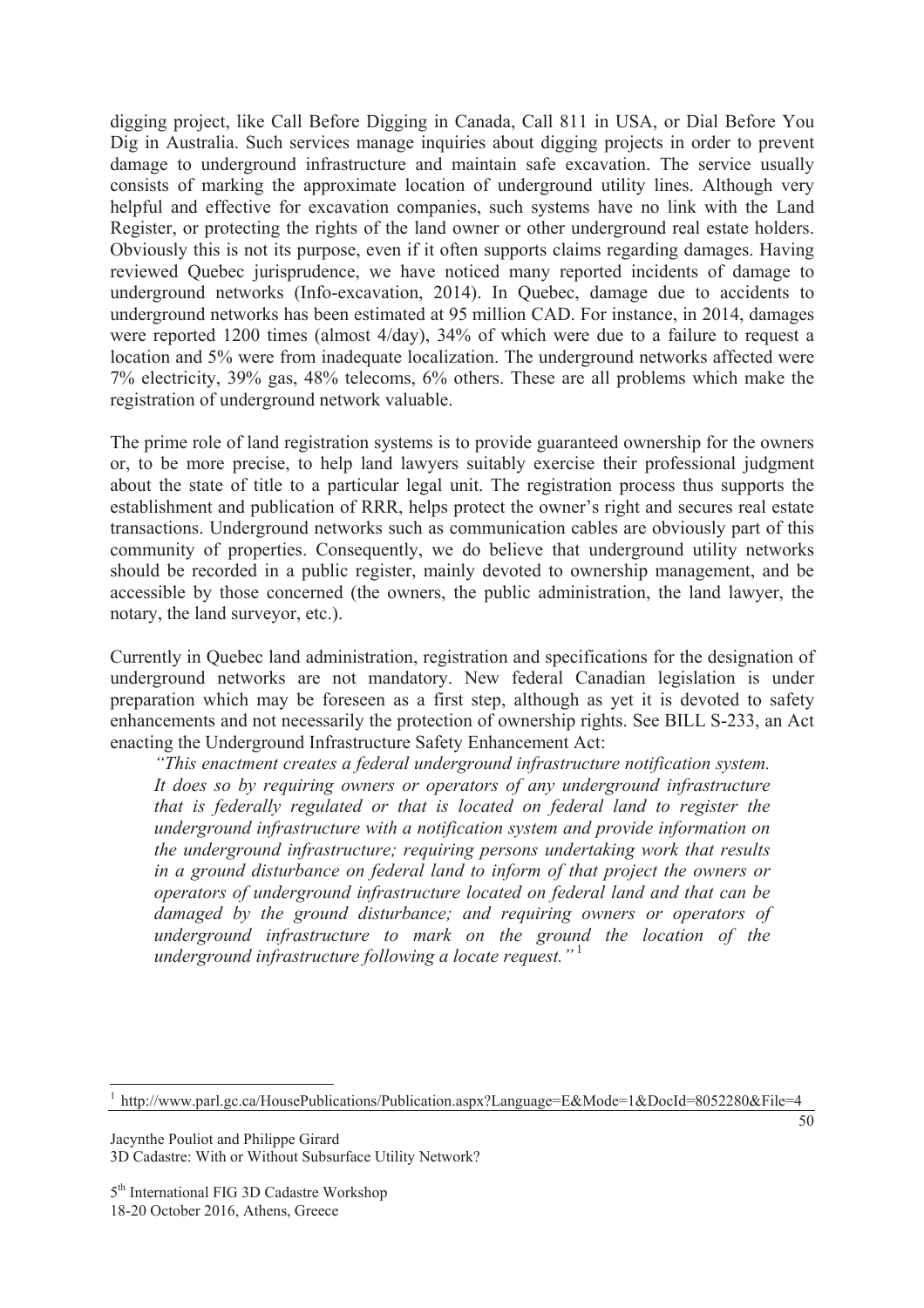#### **3.2 Should underground networks be registered in the Land Register, with the same specifications as land parcels?**

If underground networks are registered, the next questions are: in which system to record them, and who will manage this system? For instance, should underground networks be registered in the same Land Register as cadastre parcels? Depending on priorities, having underground networks registered in the same and unique Land Register would make the registration process easier, more coherent and consistent. Besides, it would be simpler for professionals and other users to use the system, since only one registration framework would have to be understood.

Nevertheless, in doing so, and taking into account the fact that in the Quebec jurisdiction, cadastre map is mandatory for land registration, specific questions about data acquisition and mapping specifications (2D or 3D) are raised. In fact, the geometry and topology of underground networks are quite distinctive compared to land parcels. Underground networks present very long and linear shapes, they usually cross many parcels or other underground networks, they cannot be modelled under continue space specifications (since many gaps might occur), and finally they are not or rarely visible, creating a discrepancy for data acquisition and validation procedures. Can we expect that the same data acquisition and mapping conditions be applied to underground networks as for land parcels or condominium apartments? We doubt it.

Ideally, in a full 3D cadastre, recording all legal objects in the same register system seems to be the better solution. Nevertheless, if we take into consideration that most land administration systems do not manage 3D property for all kinds of real estate (as in Quebec), we estimate that the registration of underground networks does not need to be fully integrated within the cadastre system. We thus promote the approach based on the concept of "legal independence" as proposed in Cadastre 2014 and that encourage the autonomous but coordinate use of different sources of spatial data. However, if the decision is taken to store information on underground networks in a distinct Land Register, at a minimum, a nonambiguous link between the land parcels and the path of the networks is required. This link may refer to an easement statement and a simple list of impacted land parcels. In the case of the Quebec Register of Public Service Networks, this link is loosely coupled. A recording file is not opened as soon as the network is built, but rather only when someone wishes to publish a mortgage, a sale, or any other real right on this network. For subsequent transactions, acts designate the network by its file number so that the right can be published. In that sense, this register strictly plays a role of publication of rights.

In fact, the same reasoning may be applied to mining rights or other kinds of underground features as groundwater disposal (Ghawana et al, have presented in 2010 an interesting discussion about this last issue).

### **3.3 Which information should be part of the registration process?**

From jurisprudence, literatures, and the specific case of Quebec Land Register, we now propose the following list of components that, from our point of view, should be taken into consideration for the registration of underground networks.

Jacynthe Pouliot and Philippe Girard 3D Cadastre: With or Without Subsurface Utility Network?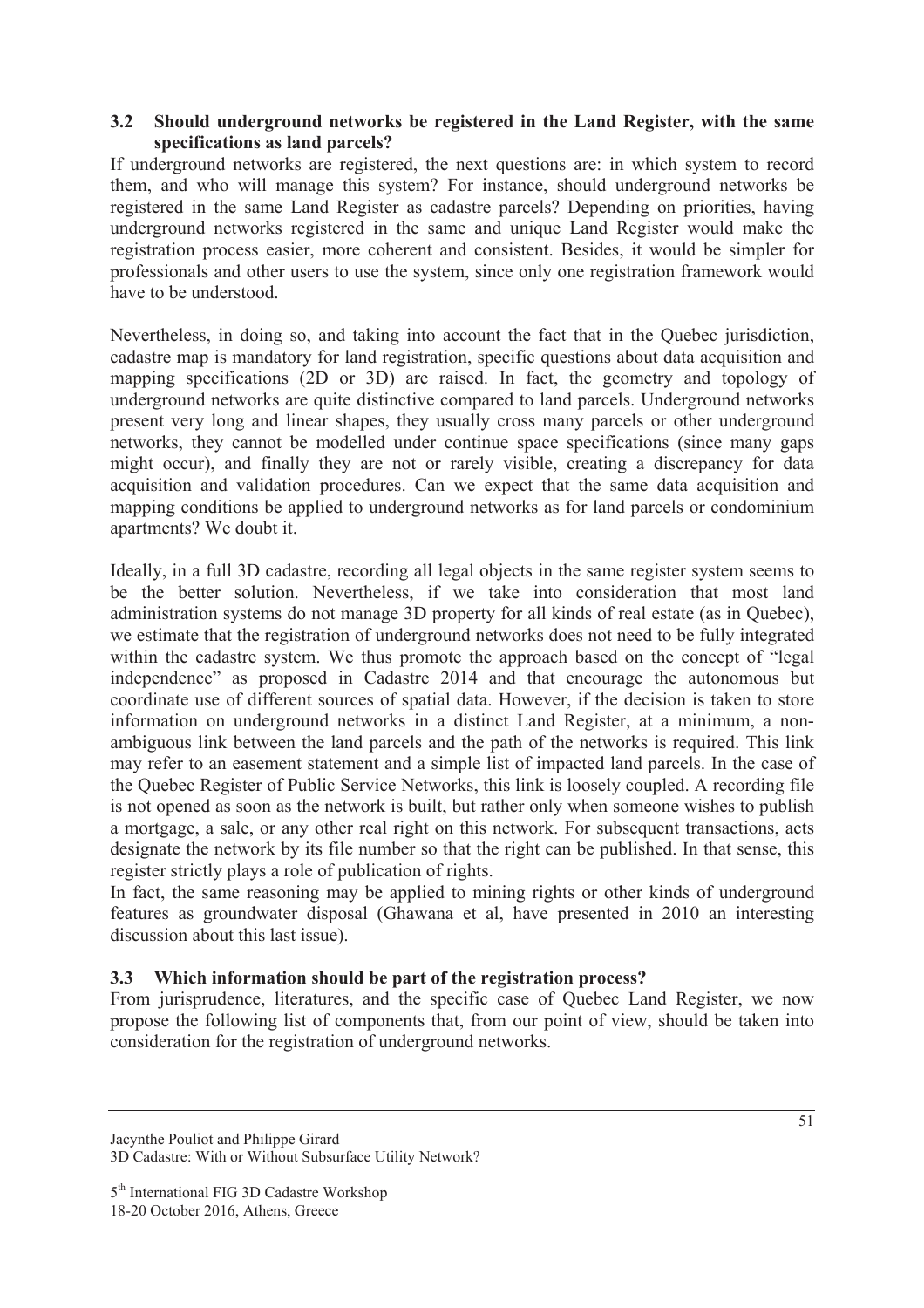### 3.3.1 Standards for the geometric and semantic description

No matter if registration of underground objects is stored in the same or a distinct Land Register, firstly, a precise legal definition of what is an underground network is required. The definition of a network provided by the *Civil Code of Quebec* is very broad. A network can be a railway line or a network of cable communications, water or gas distribution, a power line, oil or gas pipelines or sewage conduits. Path length or configuration does not matter in this legal definition. The only condition that must be met, in addition to what is dictated by the Civil Code, is right of superficies, i.e., that infrastructure ownership must be different from that of the land. We found a vast diversity of objects recorded in the register of utility networks and, in addition, a dozen ways for recording the information. For example, one holder registered a very long segment (several thousand kilometres) in only one file (one registration number), while another holder decided to register every single and segmented fibre-optic component by separate file number, resulting in hundreds of registrations.

Quebec law imposes few obligations in terms of geographic localization and none in terms of shape description of utility networks. The *Civil Code of Quebec* merely requires the designation of the "territory" the network serves. Any additional details are left to the discretion of the utility network owner or the official authority (notary). Having access to information about the real rights of the utility network requires the land file number, but this number is not published. While the name of the owner can be queried, if the same owner holds rights on several networks, it becomes impossible to identify the correct land file without consulting all its files. So we need to have information about the geographic location of the underground network.

The lack of minimal standards about length or path configuration creates a melting pot of hardly comparable objects. As mentioned by Stoter in 2004, she also noticed inconsistency in the registration information in the Netherlands cadastre system. For example, 43 parcels were intersecting a specific pipeline but only 38 parcels have a legal notification with the Company as subject. The Company and the Netherland Kadaster cleaned up the situation, manually, and then improved the registration process. But this experience, while published in 2004, revealed some complexities that are still, in our opinion, relevant for many countries:

*"The information that can be obtained from the cadastre is fragmented, it is not possible to query the pipeline itself. The location of the pipeline itself is not registered. There is redundancy: for every parcel crossed by the pipeline, a reference is made to the same subject (holder of the pipeline). Cadastral registration of infrastructure objects is not uniform."* (Stoter 2004, p. 56.)

The localization, length and level of segmentation to be applied during the modelling process of underground network are thus important issues. Data acquisition specifications adapted to the legal and administrative context are clearly missing in the Quebec jurisdiction and in the literature. Lots of work have been proposed to detect buried infrastructure (like Benedetto and Pajewski 2015; Daniels, 2004; Sato 2001) and even little proposal for cadastre purpose (Cornette and Galley 2011; Hashim et al, 2010), but it still require investigations to better match the requirements to support legal decision making or cadastre mapping. Yet, there is a clear gap between engineering specialist and land lawyer approaches.

Jacynthe Pouliot and Philippe Girard 3D Cadastre: With or Without Subsurface Utility Network?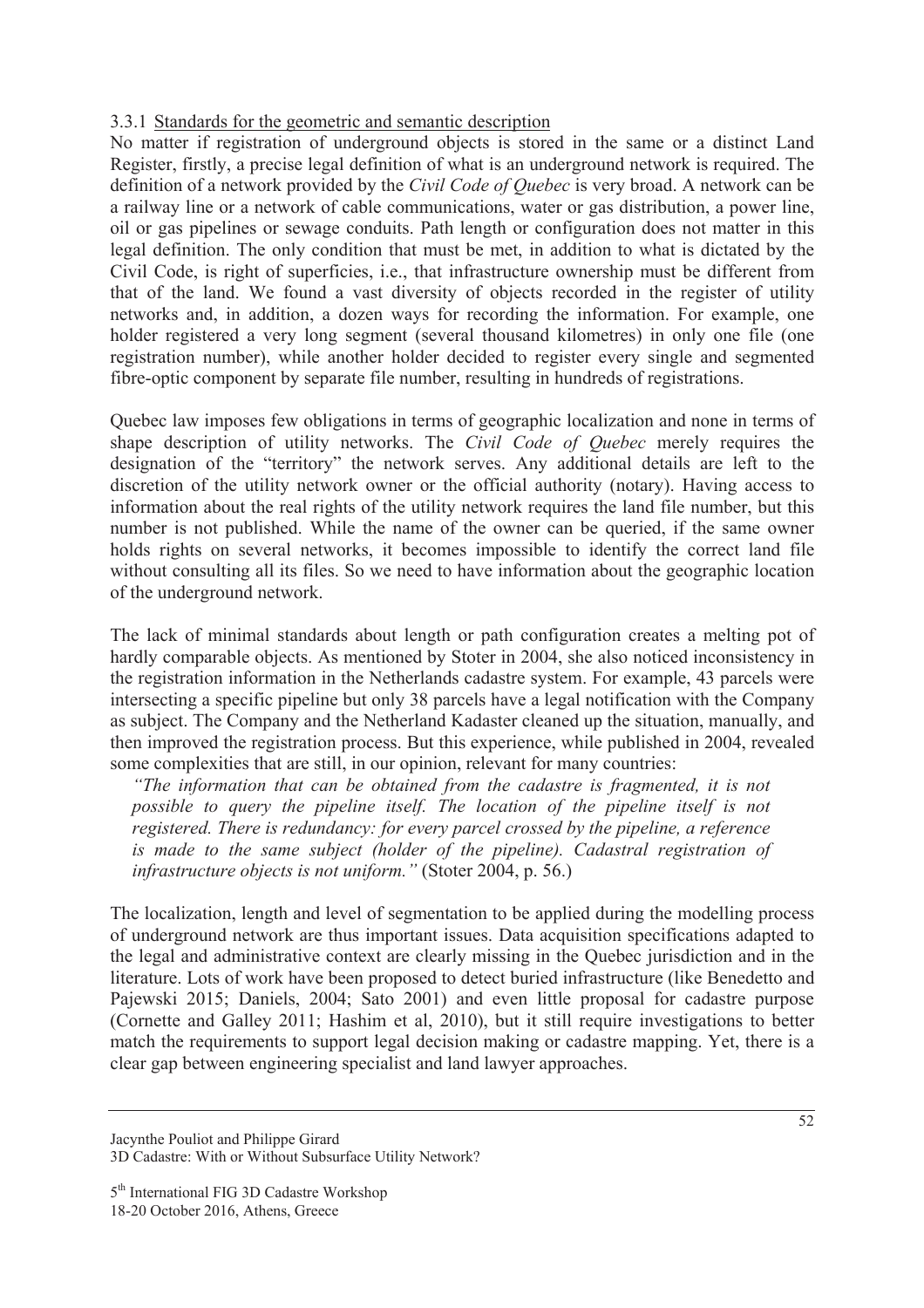Regarding the semantics and geometric modeling, some motivating proposals exist as proposed by Becker; Nagel; and Kolbe for CityGML UtilityNetwork ADE, the Canadian Standards Association S250-11 Mapping of underground utility infrastructure (CSA, 2016), the guideline published by the American Society of Civil Engineering (ASCE, 2002) for the collection and depiction of existing subsurface utility data. LADM (ISO-19152) and Geographic Information (TC-211) standard series are certainly other interesting sources of information. Nevertheless, their implementation has not occurred in Quebec and their proposals are often too general or at a conceptual level difficult to understand by land professionals. Similarly, using such standards in the context of a registration process involving different professionals (lawyer, engineering, land surveyor or administrator) who do not necessarily talk the same language, may not be aware of the concerns of other groups and, moreover, have varying priorities and interests. Certainly, there is still place to generate and improve collaborations between those distinctive communities.

In our opinion, standards will have limited impacts without the imposition of strict designations for the registration of underground utility networks. In some countries, legislation exists; readers may find an overview of them in the world-wide inventory of 3D cadastre (FIG, 2014; van Oosterom et al, 2014b). For example, in Switzerland an official cadastre for subsurface pipes exists, in which the position of the infrastructure is partially available in 2D with an optional height attribute. In Australia, the network infrastructure is represented on 2D plans.

#### 3.3.2 Spatial representation

The absence of a cadastral plan for utility networks, combined with unclear designation makes localization of underground networks hardly possible using the public data in the Quebec jurisdiction. Even in the cases where we found designation is precise in terms of endings, length and path, it was still impossible to know which land parcels were affected by a given network. The location of utility networks is therefore almost impossible to determine since no related information exists from the registration process, and spatial relationships with surroundings are approximate and difficult for the authority to certify. For example, in the online interface of Quebec Land Register, we can query the system based on the name of the owner. But it returns all the real estate transactions in relation to this party, and thus to find a specific network we have to consult all files of that owner. This may represent several thousands of files for some telecommunications companies which often perform excessive file subdivisions of their fibre-optic networks. Finding a file referring to a given network, and as a corollary the rights published on it, is thus a complex operation because the file number (a sequential number) has no spatial reference.

To circumvent this problem, notaries and surveyors are tempted to use easements to implicitly locate networks. Unfortunately, mapping the associated RRR as a surrogate is hazardous. The Law offers utility network owners implied easements, which are enforceable without registration. Also, when an easement is registered on a land file, its concordance with network location is not guaranteed by Law.

Furthermore, the fact that the Register of Public Service Networks is not supported by a cadastral plan makes operations related to the opening, handling and consultation of files

Jacynthe Pouliot and Philippe Girard 3D Cadastre: With or Without Subsurface Utility Network?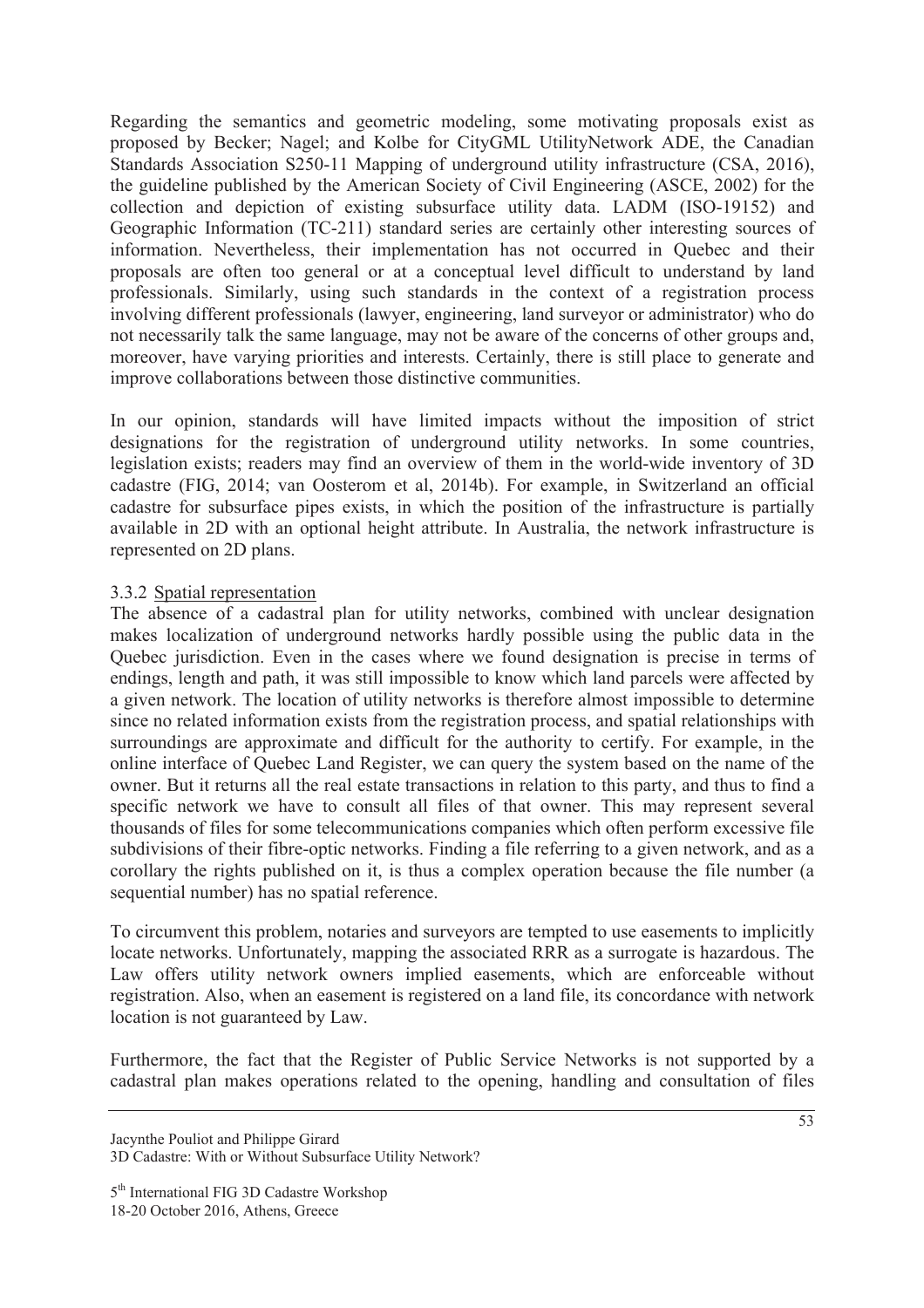somehow intangible. In the Land Register, a file will be opened as soon as a new cadastral lot is delimited by a surveyor. These lots can then be subdivided, cancelled, replaced or unified. Still, there is always a tangible link with the physical reality of the immovable. This is not currently the situation for utility networks.

The next question may address whether to have a 2D map, a 2D profile and/or a 3D model. As indicated, the 3D model would probably be the best solution to provide full spatial representation and thus move toward the concept of 3D property. But as most register systems are still 2D, our analysis, presented in Pouliot et al (2015), shows that users are currently satisfied with 2D maps that include the projection of the central line of the underground networks, with the identifier and diameter of the network, and some contextual data such as land parcel boundary lines and their lot number, administrative boundaries and their official name, name of the streets (not the geometry), orthophotography. Figure 1 shows an example of the proposed interface appraised as suitable for the Register of Public Service Networks.



**superimposed over orthophotography** 

#### 3.3.3 Designation of impacted land and easements

As indicated, in the case of using distinctive registers and in absence of 3D spatial representation, the underground network registration process should at least require having the list of parcels affected by the presence of a network. From the perspective of publishing and protecting property rights, this approach appears particularly helpful and informative because it provides a direct link among the underground network register, the Land Register and the cadastral map. This information is easy to decode, appears rich enough in land data and gives a sufficiently accurate geographical location. Considering the availability of spatial

Jacynthe Pouliot and Philippe Girard 3D Cadastre: With or Without Subsurface Utility Network?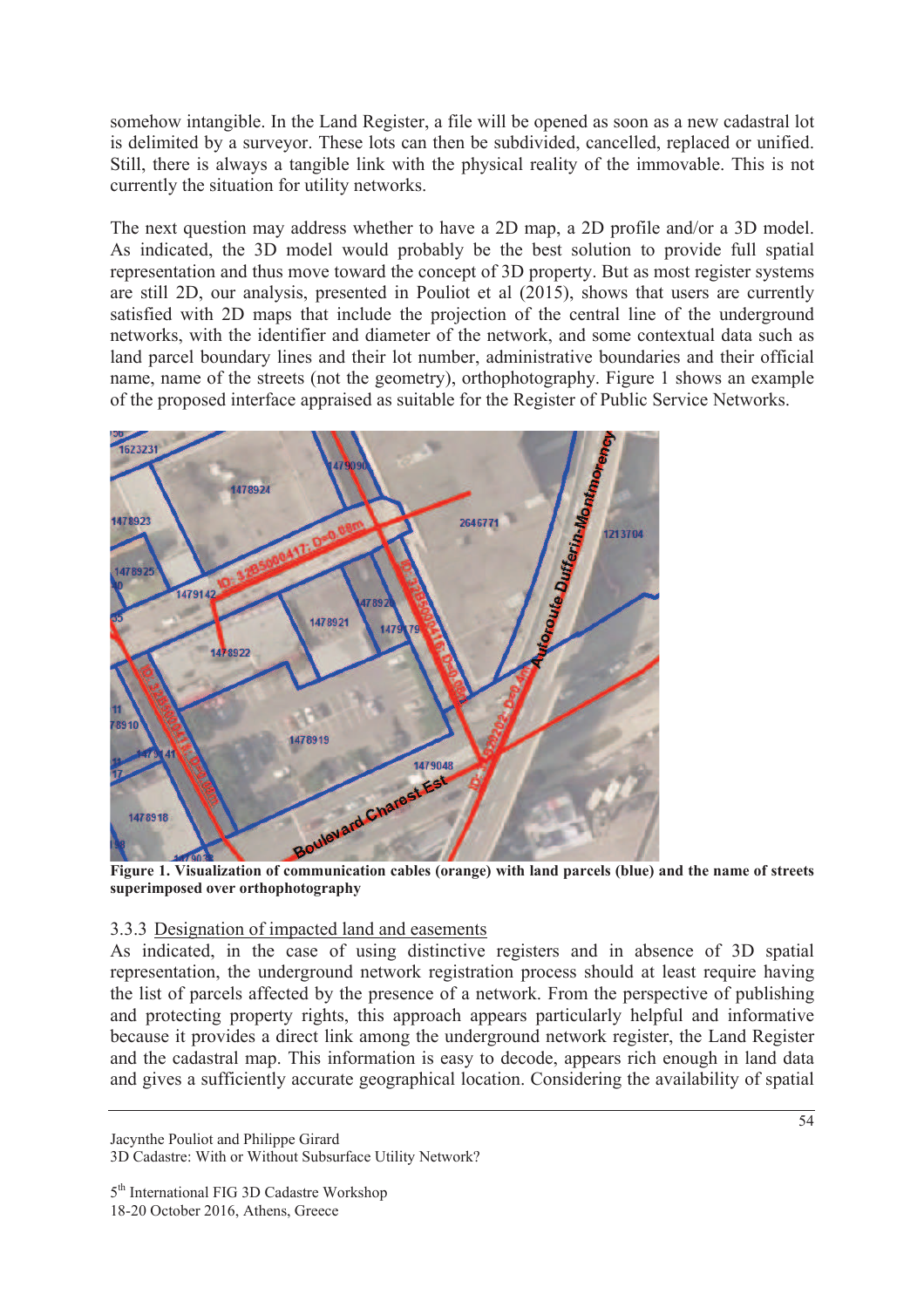analysis tools, nowadays, this list can be achieved in seconds even for large networks. Nevertheless, such a list cannot be truly useful if no mention is made directly on the land file of the parcels concerned. We believe that network owners would benefit from having proper easements published in the Land Register.

### 3.3.4 Tools that support multiple spatial analysis

With the advances in geo-TIC (or Geographic Information Systems) and Web services, it is surprising to observe that decision-makers such as notaries or land lawyers are rarely aware of, or use, such spatial decision support systems. GIS offers several tools to integrate and query multi-source databases. Consequently, we invite the legal community working in legal aspects or laws to incorporate tools that support multiple spatial analysis (2D and 3D) to determine the relationship with overlapping land parcels or other legal objects and thus promote the establishment of multi-layer cadastre system.

## **4. CONCLUSION**

The notion of 3D cadastre is supported by many conceptual models. The minimalist one does not consider underground infrastructure such as cables, pipelines or roads, and thus does not register such objects. Considering the increasing number of underground objects, mainly in urban areas, registration of these legal objects is, nevertheless, becoming a must. Similarly, surveying and managing such underground networks are of major interest for municipalities in order to provide secure and reliable services to citizens.

In our paper, we support the obligation of owners to register underground networks and for the authority to create such a registering system tightly linked with the cadastre system. In 2011 more than 247,900 real estate transactions were recorded in Quebec, with an economic value of approximately 80 million CAD (Foncier Quebec, 2011). Real estate transactions of underground objects represent millions of dollars of investment.

In the absence of 3D models, spatial representation of all kinds of legal objects must be mandatory and distinct configurations for the spatial representation of underground networks compared to land parcels is to be given a priority. Having the localization  $(X, Y)$  of the central line of the path of the underground network and the depth are the minimal spatial data required. The segmentation rules of the underground network should not be dependent on parcel boundaries; a link between the parcel number and the underground infrastructure must be compulsory. The operation of spatial decision support systems such as GIS is highly recommended. In this sense, major promotion efforts have to be done with land lawyers and politicians. Adaptations to land-law education should be made to consider this new reality.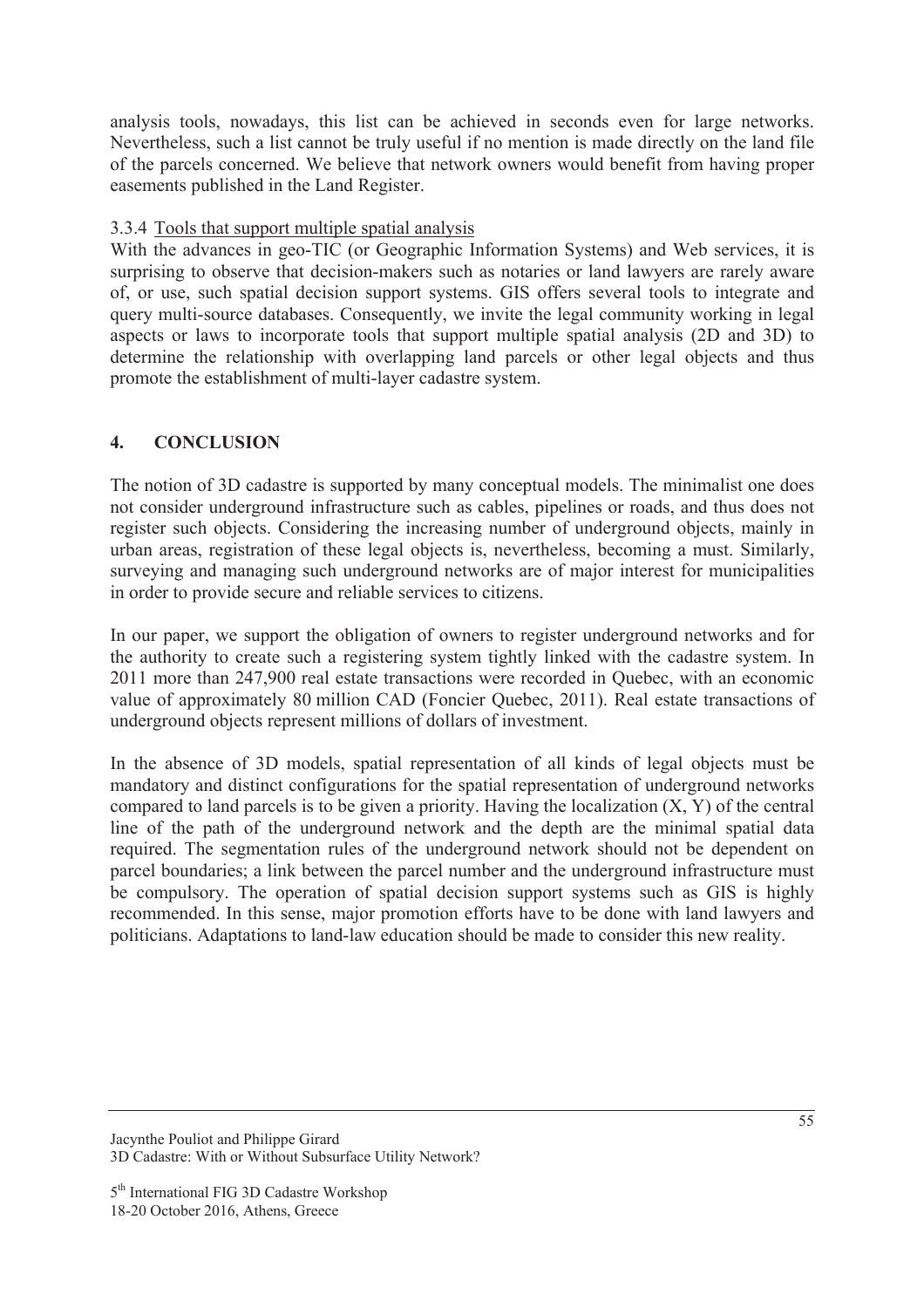#### **ACKNOWLEDGEMENTS**

We would sincerely like to thank Michel Morneau, of *Foncier Québec,* who was our principal government correspondent, and François Brochu, notary, for valuable discussions regarding legal aspects. We express our gratitude to the Natural Sciences and Engineering Research Council of Canada for funding this research program (RGPIN-2015-05514).

### **REFERENCES**

ASCE (2002). Standard Guideline for the Collection and Depiction of Existing Subsurface Utility Data (38-02). ASCE report C-I 38-02, New York.

Aien, A., Rajabifard, A., Kalantari, M. and Williamson, I. (2011). Aspects of 3D Cadastre – A Case Study in Victoria. In Proceedings of FIG working week 2011. Copenhagen: International Federation of Surveyors (FIG).

Aydin, C. (2008). Usage of Underground Space for 3D Cadastre Purposes and Related Problems in Turkey. Sensors, 8, pp. 6972-6983.

Becker, T. Nagel, C. and Kolbe, T.H. (2011). Integrated 3D Modeling of Multi-utility Networks and their Interdependencies for Critical infrastructure Analysis. Kolbe, König, Nagel (Eds.), Advances in 3D Geo-Information Sciences, Springer, Berlin, Heidelberg, pp. 1- 20.

Benedetto, A. and Pajewski, L. (2015). Civil Engineering Applications of Ground Penetrating Radar. Springer.

Cevdet, C.A. (2008). Usage of Underground Space for 3D Cadastre Purposes and Related Problems in Turkey. Sensors, 8 (11), pp. 6972-6983.

Cornette, G. and Galley, V. (2011). Géoréférencement des réseaux enterrés: des techniques de relevé à la gestion d ' un cadastre du sous-sol. Revue Cadastre 6 aout, pp. 24–28.

CSA (Canadian Standards Association), 2016, S250-11 Mapping of Underground Utility Infrastructure.

Daniels, D.J. (2004). Ground Penetrating Radar –  $2<sup>nd</sup>$  Edition. The Institution of Electrical Engineers.

FIG, 2014. Worldwide Questionnaire on the Status of 3D Cadastres. Organised by FIG joint commission 3 and 7 Working Group on 3D Cadastres.

Available at: http://www.gdmc.nl/3dcadastres/participants/.

Jacynthe Pouliot and Philippe Girard 3D Cadastre: With or Without Subsurface Utility Network?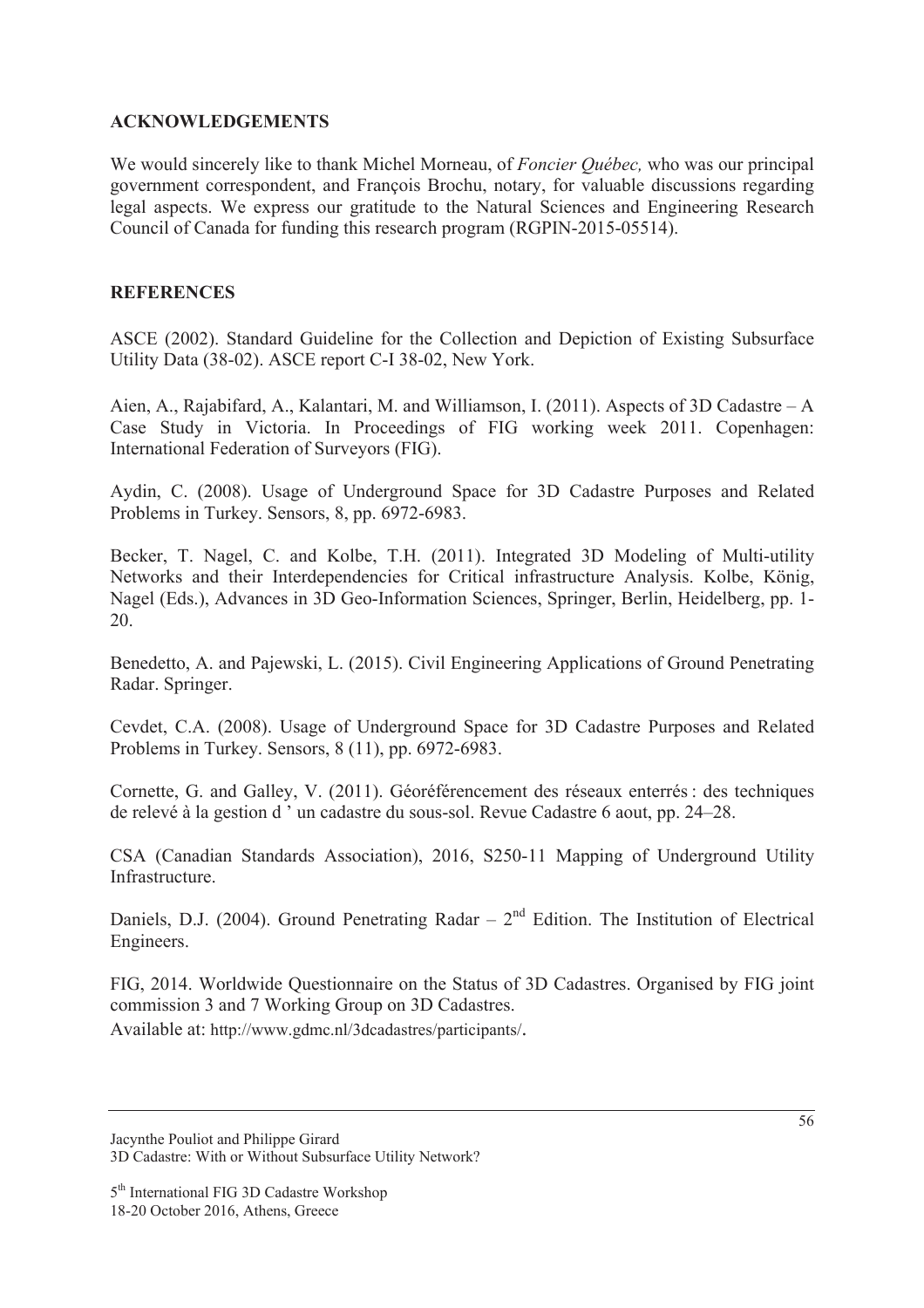Ghawana, T., Hespanha, J., Khandelwal, P. and van Oosterom, P. (2013). 3D Cadastral Complexities in Dense Urban Areas of Developing countries: Case Studies from Delhi and Satellite Towns. FIG Working Week, Abuja, Nigeria, 6-10 May, 2013.

Hashim M., Jaw, S.W. and Marghany, M. (2010). Subsurface Utility Mapping for Underground Cadastral Infrastructure. 31st Asian Conference on Remote Sensing (ACRS), Volume: 2.

Info-excavation (2014). Outil de rapport sur les dommages aux infrastructures (ORDI). Analyse et recommandation pour le Québec. Rapport 2014.

Paasch, J.M., Paulsson, J., Navratil, G., Vučić, N., Kitsakis, D., Karabin, M. and El-Mekawy, M. (2016). Building A Modern Cadastre: Legal Issues in Describing Real Property in 3D. Geodetski Vestnik, 60 (2), pp. 256-268.

Ploeger, H. (2011). Legal framework 3D cadastres - Position paper 1. In: van Oosterom, P., Fendel, E., Stoter, J., Streilein, A. (Eds.), Proceedings 2nd International Workshop on 3D Cadastres, 16-18 November, 2011, Delft, the Netherlands, pp. 545–549.

Pouliot, J., Bordin P. and Cuissard, R. (2015). Cadastral Mapping for Underground Networks: A Preliminary Analysis of User Needs.  $27<sup>th</sup>$  International Cartographic Conference, Rio de Janeiro, Brazil, August 23-28, 2015.

Pouliot, J. and Girard, P. (2016). Subsurface Utility Network Registration and the Publication of Real Rights: Towards Full 3D Cadastre. FIG Working Week, Christchurch, NZ, 2-6 May, 2016.

Sato, M. (2001). GPR and its Application to Environmental Study. Annual Review of Earth and Planetary Sciences, Vol. 29: pp. 229-255.

Shojaei, D., Kalantari, M., Bishop, I. D., Rajabifard, A. and Aien, A. (2013). Visualization Requirements for 3D Cadastral Systems. Computers, Environment and Urban Systems, 41, pp. 39–54.

Spirou-Sioula, K., Ioannidis, C. and Potsiou C. (2013). Technical Aspects for 3D Hybrid Cadastral Model. Survey Review, 45:333, pp. 419-427. Stoter J.E. (2004). 3D Cadastre. PhD thesis, Delft University of Technology, Netherlands.

Stoter J.E. and van Oosterom, P.J.M. (2007). Technological aspects of a full 3D cadastral registration. International Journal of Geographical Information Science, 19 (6), pp. 669-696.

van Oosterom, P. and Lemmen, C. (2015). The Land Administration Domain Model (LADM): Motivation, Standardisation, Application and Further Development. Land Use Policy, 49, pp. 527-534.

Jacynthe Pouliot and Philippe Girard 3D Cadastre: With or Without Subsurface Utility Network?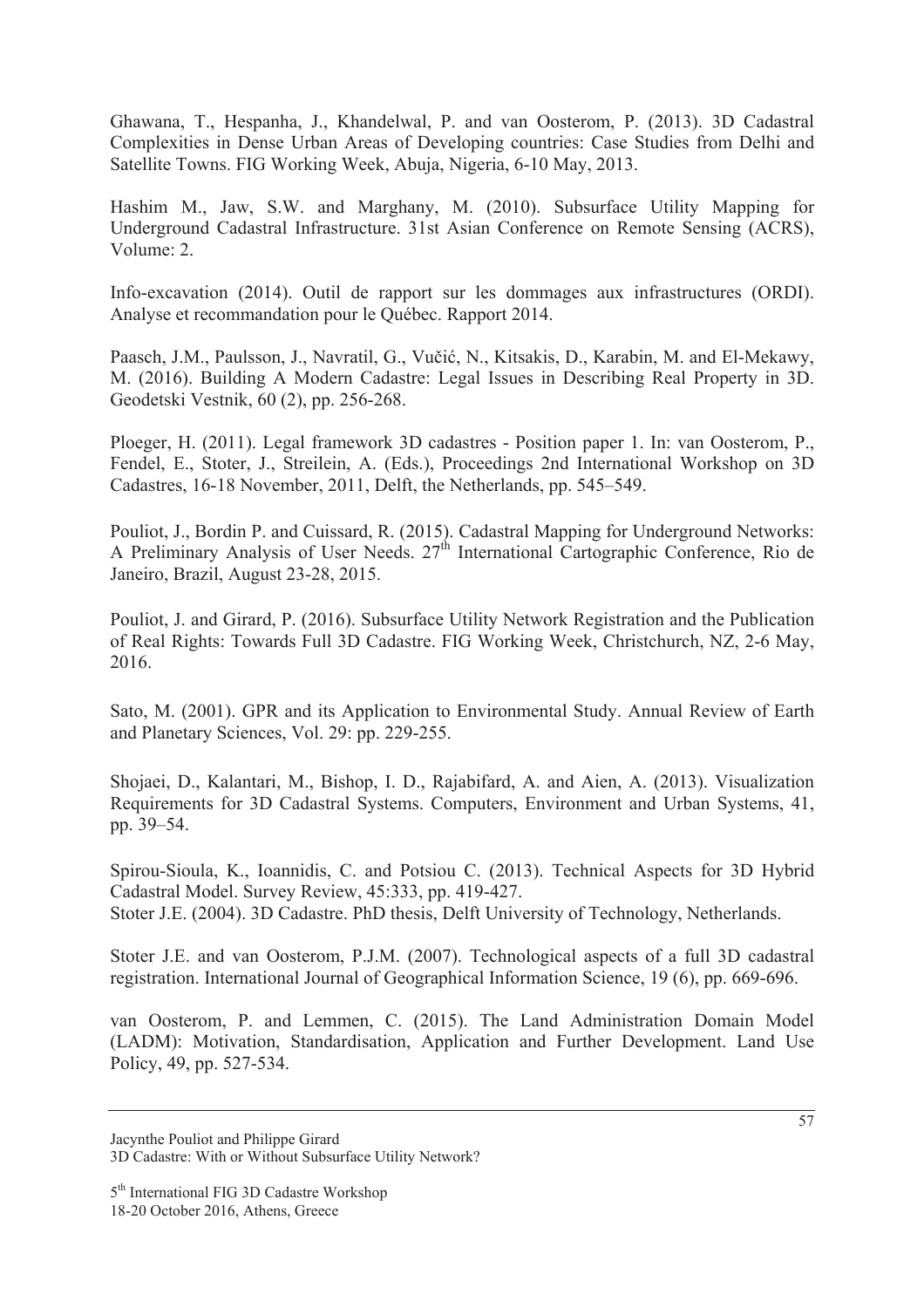van Oosterom, P.J.M., Stoter, J.E. and Fendel, E.M. (eds) (2001). Registration of Properties in Strata. First international workshop on 3D cadastres, International Federation of Surveyors, Delft, the Netherlands.

van Oosterom, P.J.M., Fendel, E.M., Stoter, J.E., Streilein, A. (eds) (2011). Proceedings 2nd international workshop on 3D Cadastres, November, Delft, the Netherlands.

van Oosterom, P.J.M., Guo, R., Li, Ying, S. and Angsusser, S. (eds) (2012). Proceedings 3rd international workshop 3D Cadastres: Developments and practices, October, Shenzhen, China, ISBN:978-87-92853-01-1 (published by International Federation of Surveyors).

van Oosterom, P.J.M. and Fendel, E.M. (eds) (2014a). Proceedings 4th international workshop on 3D Cadastres., November, Dubai, United Arab Emirates, ISBN 978-87-92853- 20-5 (published by International Federation of Surveyors).

van Oosterom P., Stoter, J., Ploeger, H., Lemmen, C., Thompson, R. and Karki, S. (2014b). Initial analysis of the second FIG 3D Cadastres questionnaire: status in 2014 and expectations for 2018. 4th International FIG 3D Cadastre Workshop, 9-11 November 2014, Dubai, United Arab Emirates, 2014.

Williamson, I., Enemark, S., Wallace, J. and Rajabifard, A. (2008). Understanding Land Administration Systems. Position paper presented at the International Seminar on Land Administration Trends and Issues in Asia and The Pacific Region, August 19-20, Kuala Lumpur, Malaysia.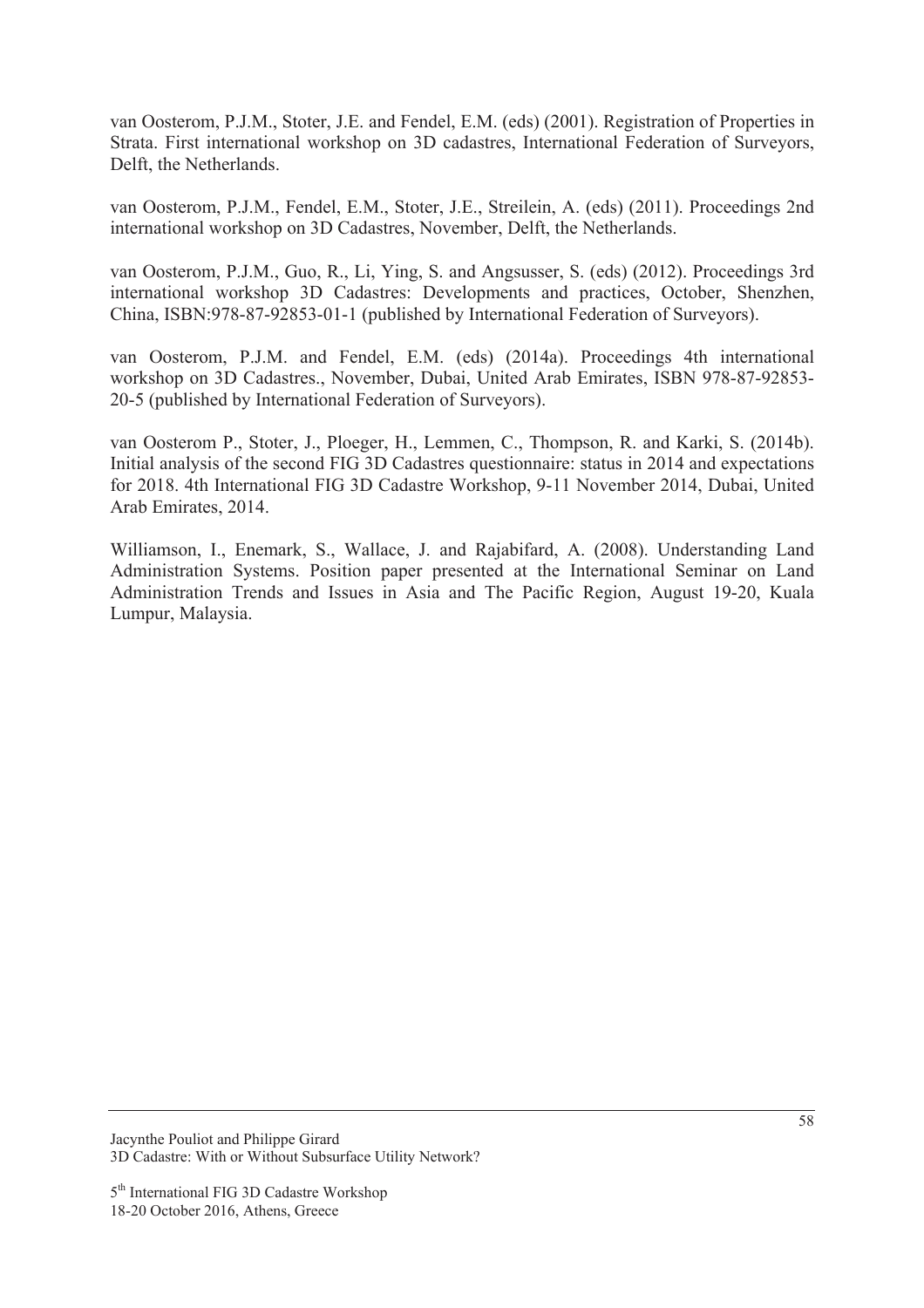#### **BIOGRAPHICAL NOTES**

**Jacynthe Pouliot** is a full professor at the Department of Geomatics Sciences (www.scg.ulaval.ca) at Université.e Laval, Quebec, Canada. She is an active researcher at the Center for research in Geomatics (www.crg.ulaval.ca) and received a personal discovery grant from the Natural Sciences and Engineering Research Council of Canada. Her main interests are the development of GIS systems, the application of 3D modeling techniques, and the integration of spatial information and technologies. She has been a member of the Professional association of the Quebec land surveyors since 1988.

**Philippe Girard** acquired a PhD in biological sciences in 2008. After a few years at University of California – Berkeley and McGill University as a postdoctoral fellow, he started studies in geomatics sciences in 2013 and graduated in May 2016. During his studies, he developed a special interest in land rights. As a land surveyor, he wants to develop surveying expertise in this area, ideally around environmental issues. He currently works for the Ministère des Transports of Quebec.

## **CONTACT**

Jacynthe Pouliot Department of Geomatics Sciences Université Laval 1055 avenue du Seminaire **Ouebec** CANADA, G1V 0A6 Phone: +1 (418) 656-2131, poste 8125 Fax: +1 (418) 656-7411 E-mail: jacynthe.pouliot@scg.ulaval.ca